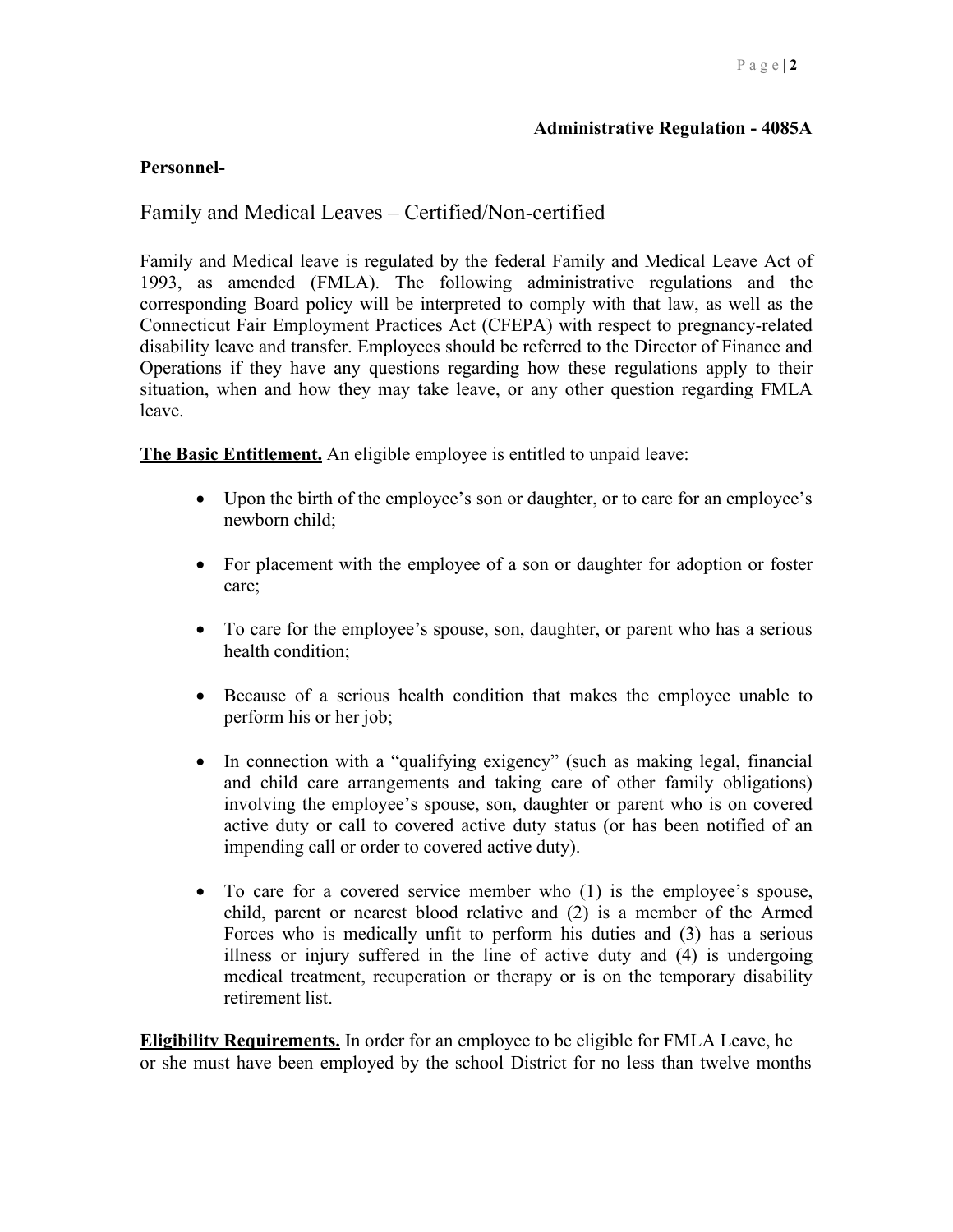and worked at least 1,250 hours in the twelve months just before the beginning of the  $leave<sup>1</sup>$ 

 employee will be entitled to up to twelve (12) workweeks of unpaid leave during a 12- **Leave Time**. Except in the case of leave to care for a covered servicemember, an eligible month period.

 The period during which an employee may take FMLA Leave will be determined on a 12-month period measured forward from the date any employee's first FMLA leave begins.

 the first day the employee takes such leave and ends 12 months after that date. Leave Time to Care for Covered Servicemember: An eligible employee who takes family leave to care for a covered servicemember (either a currently serving servicemember or qualifying veteran) shall be entitled to a combined total of twenty-six (26) workweeks of unpaid leave during a single 12-month period. The "single 12-month period" begins on

Husband and Wife both Eligible Employees:

If a husband and wife eligible for leave are both employed by the district, their combined leave for the birth of a child, to care for a child after birth or placement for adoption or foster care, and/or to care for a parent who has a serious health condition, cannot exceed twelve (12) weeks of leave.

 If a husband and wife eligible for leave are employed by the district, their combined leave leave is taken for the following reasons: cannot exceed twenty-six (26) weeks of leave during a single 12-month period when

- To care for a covered servicemember, or;
- When a combination of leave is taken to care for a covered service member as well as for the birth of a child, to care for a child after birth or placement for adoption or foster care, and/or to care for a parent who has a serious health condition.

 hospital, hospice or residential medical care facility. Continuing treatment entails: **Serious Health Condition.** A serious health condition is an illness, injury, impairment or physical or mental condition involving continuing treatment by a healthcare provider or any period of incapacity or treatment related to in-patient care (i.e., overnight stay) in a

 unless extenuating circumstances exist, by a health care provider; or • Treatment two or more times, within 30 days of the first day of incapacity,

 $<sup>1</sup>$  A member of the National Guard or Reserve who is absent from employment for an extended period of</sup>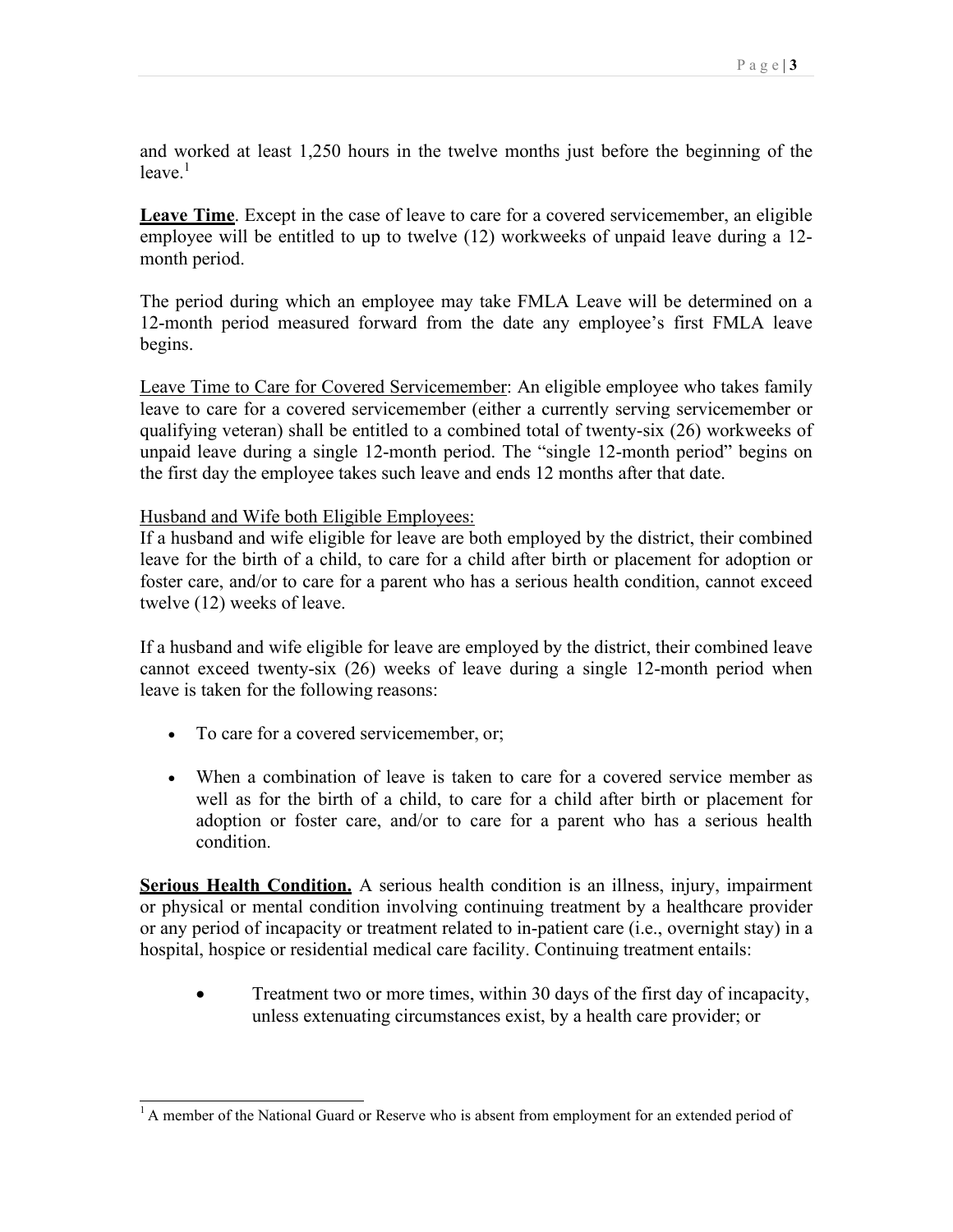time due to military service and is then reemployed by the District is entitled to FMLA leave if he or she would have been eligible for leave had he or she remained continuously employed.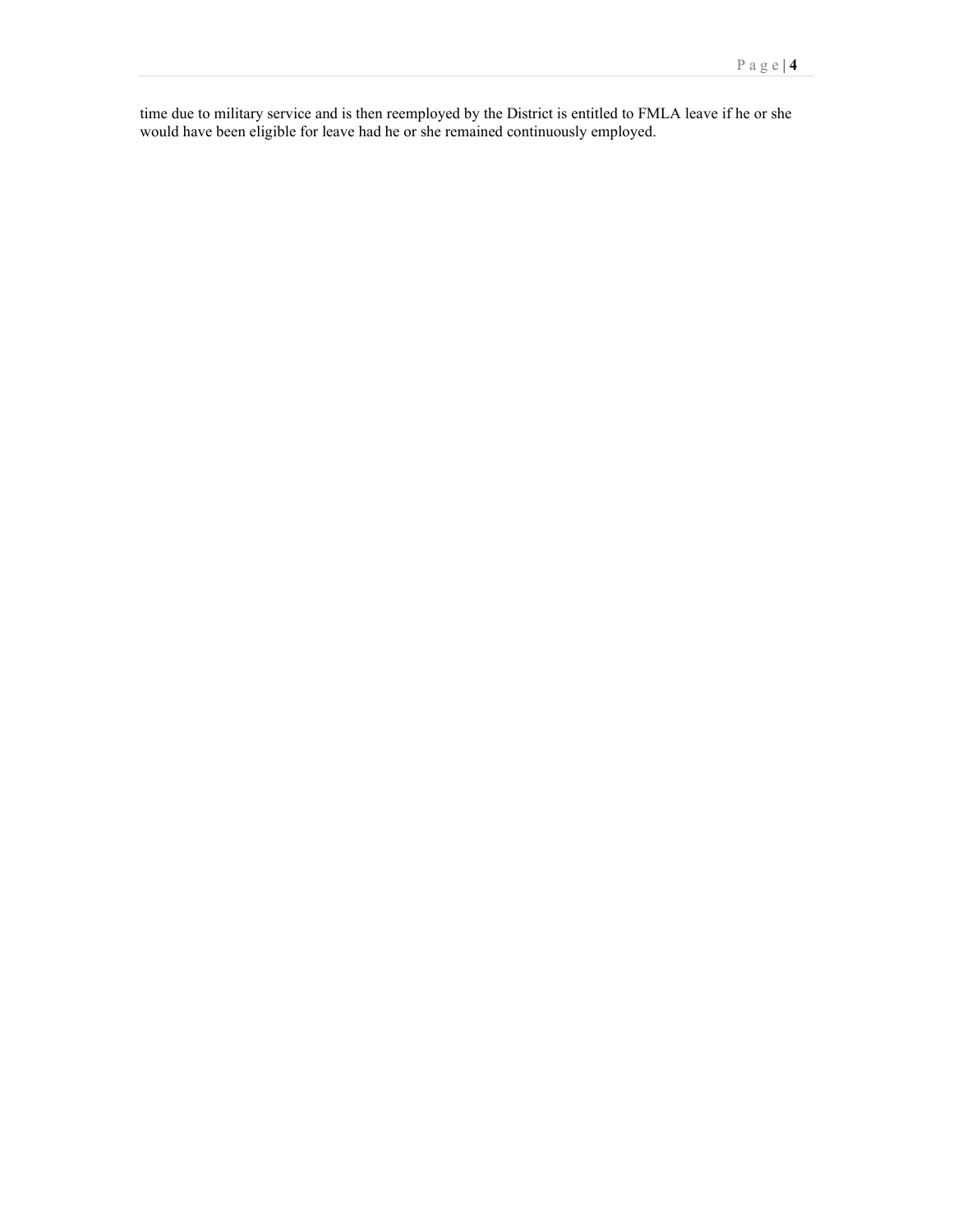Treatment by a health care provider on at least one occasion, which results in a regimen of continuing treatment under the supervision of the health care provider.

A serious health condition also exists during any:

- Period of incapacity due to pregnancy or prenatal care;
- • Period of incapacity or treatment for such incapacity due to a chronic serious health condition, such as asthma or diabetes, which requires periodic visits to a health care provider and may involve occasional episodes of incapacity;
- Alzheimer's disease; or • Period of incapacity that is permanent or long-term due to a condition for which treatment may not be effective, such as terminal cancer or
- three consecutive, full calendar days in the absence • Period of absence to receive multiple treatments for restorative surgery or a condition that would likely result in a period of incapacity of more than

 qualify him or her for FMLA Leave should contact the Human Resource Specialist. An employee who needs to know whether he or she has a health condition that would

#### Military Leave.

Qualifying Exigency: Eligible employees with a spouse, son, daughter, or parent who is on covered active duty or call to covered active duty status (or has been notified of an impending call or order to covered active duty) may use their 12-week leave entitlement to address certain "qualifying exigencies".

 counseling sessions, engaging in rest and recuperation, parental care and attending post- which indicates that the military member is on covered active duty or call to covered This information need only be provided once DOL Form WH-384 must be completed A "qualifying exigency" may include issues arising from short notice deployment, attending certain military events, arranging for alternative childcare and attending school activities, addressing certain financial and legal arrangements, attending certain deployment reintegration briefings as well as participating in additional activities arising out of the active duty or call to active duty. In order to secure leave for a qualifying exigency, employees must submit a completed DOL Form WH-384 along with a copy of the military member's active duty orders or other documentation issued by the military active duty status, and the dates of the military member's covered active duty service. and returned within 15 calendar days of the date the District distributes the Form to the employee.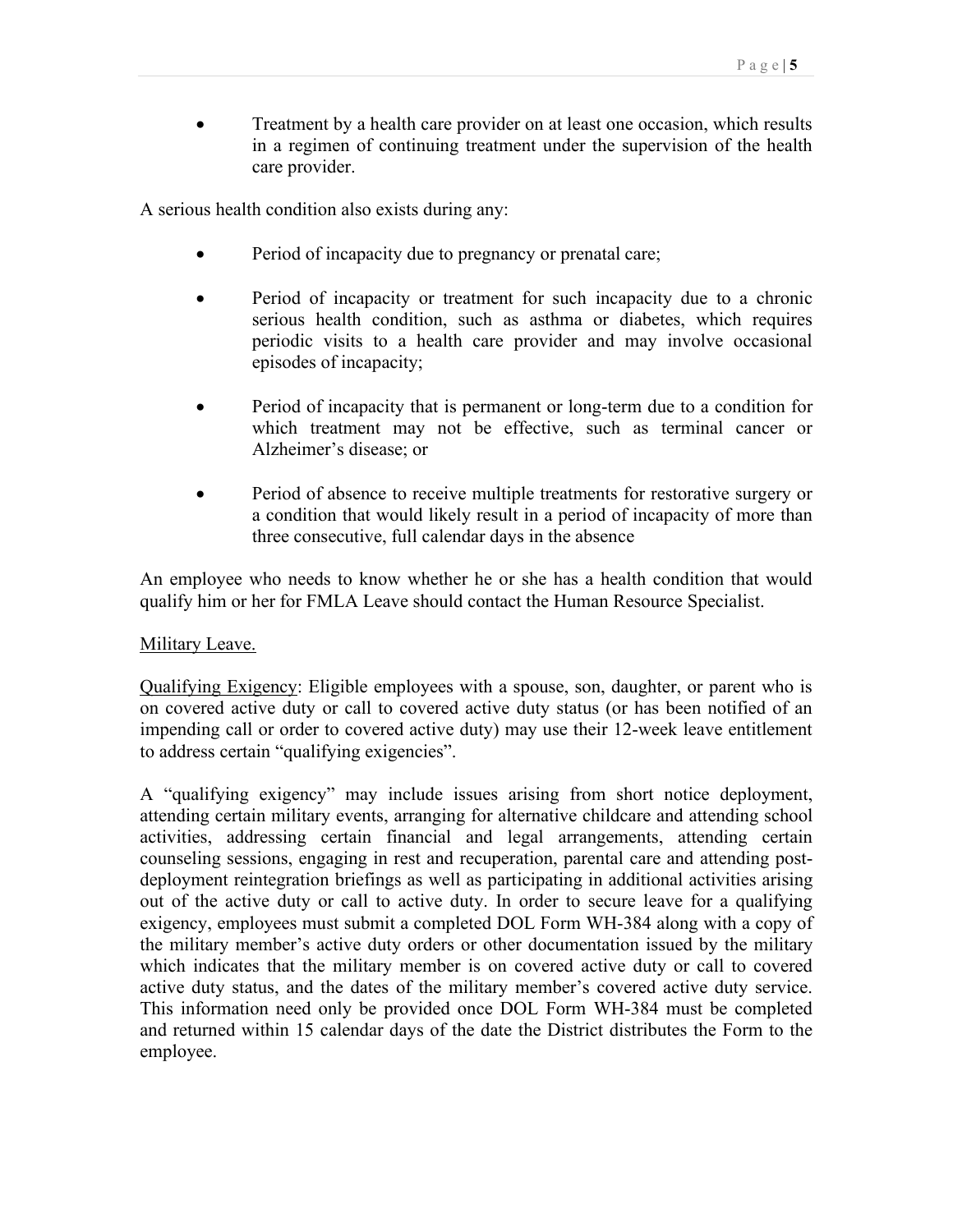Care of a covered servicemember

FMLA also includes a special leave entitlement that permits eligible employees to take FMLA also includes a special leave entitlement that permits eligible employees to take up to 26 weeks of leave to care for a covered servicemember (either a currently serving servicemember or covered veteran) during a single 12-month period. In order to care for a covered servicemember, an eligible employee must be the spouse, son, daughter, or parent, or next of kin of a covered servicemember.

"Covered Servicemember" means-

- temporary disability retired list for a serious injury or illness; or (1) A current member of the Armed Forces<sup>2</sup> who is undergoing medical treatment, recuperation, or therapy, is otherwise in outpatient status, or is otherwise on the
- (2) A covered veteran who is undergoing medical treatment, recuperation, or therapy, eligible employee takes FMLA leave to care for the covered veteran. for a serious injury or illness. Covered veteran means an individual who was a member of the Armed Forces (including a member of the National Guard or Reserves), and was discharged or released under conditions other than dishonorable at any time during the five-year period prior to the first date the

"Serious Injury or Illness" means-

- the duties of the member's office, grade, rank, or rating; and (1) In the case of a current member of the Armed Forces, an injury or illness that was incurred by the member in line of duty on active duty (or existed before the beginning of the member's active duty and was aggravated by service in line of duty on active duty) and that may render the member medically unfit to perform
- after the member became a veteran, and is: (2) In the case of a covered veteran an injury or illness that was incurred by the member in the line of duty on active duty in the Armed Forces (or existed before the beginning of the member's active duty and was aggravated by service in the line of duty on active duty in the Armed Forces) and manifested itself before or

 aggravated when the covered veteran was a member of the Armed Forces servicemember's office, grade, rank, or rating; or (i) a continuation of a serious injury or illness that was incurred or and rendered the servicemember unable to perform the duties of the

 received a U.S. Department of Veterans Affairs Service-Related Disability caregiver leave; or (ii) a physical or mental condition for which the covered veteran has Rating (VASRD) of 50 percent or greater, and such VASRD rating is based, in whole or in part, on the condition precipitating the need for military

 veteran's ability to secure or follow a substantially gainful occupation by so absent treatment; or (iii) a physical or mental condition that substantially impairs the covered reason of a disability or disabilities related to military service, or would do

<sup>2</sup> Including a member of the National Guard or Reserves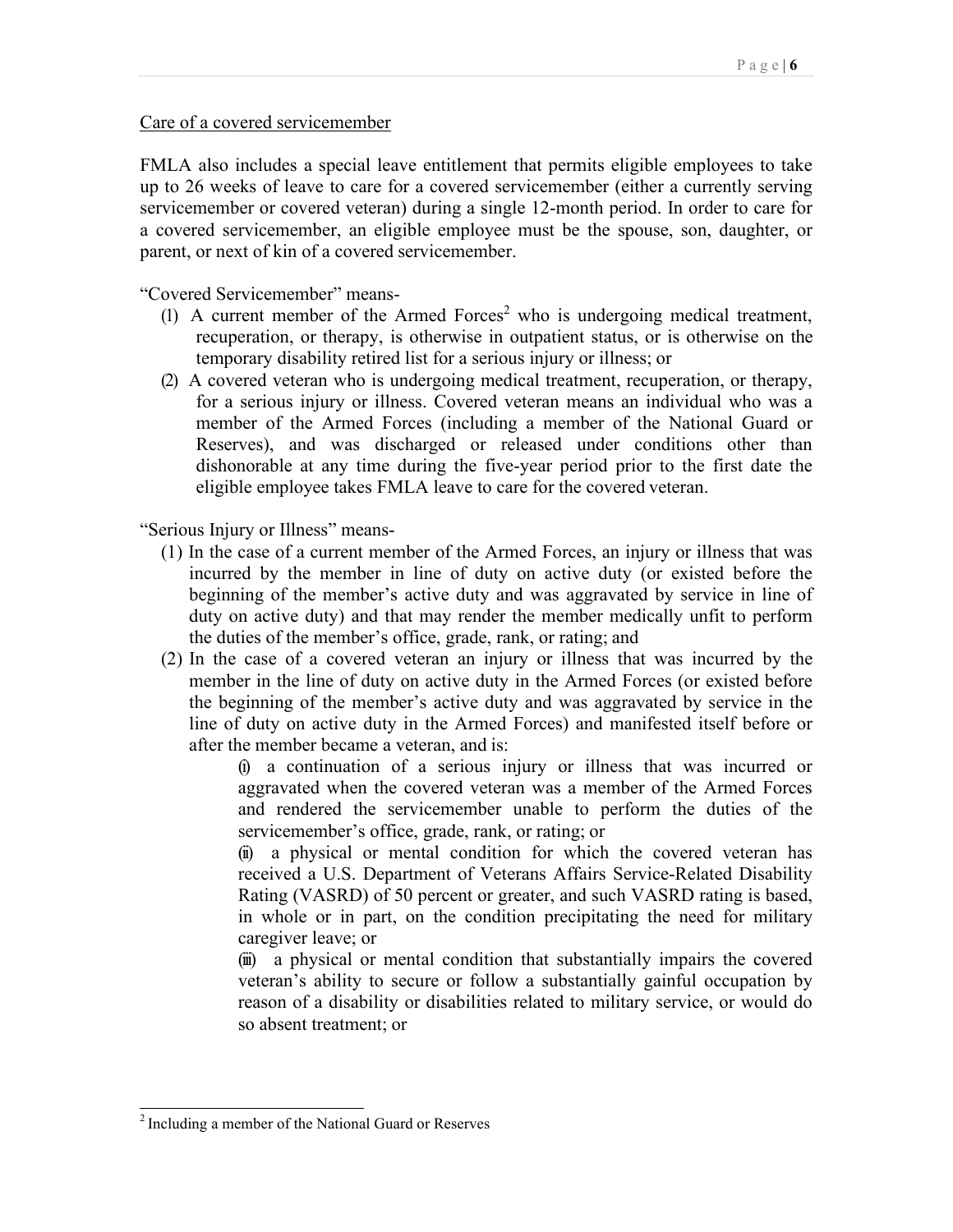covered veteran has been enrolled in the Department of Veterans Affairs Program of Comprehensive Assistance for Family Caregivers. (iv) an injury, including a psychological injury, on the basis of which the

 In order to secure this extended leave, employees must submit a completed DOL Form WH-385 (current servicemember) or WH-385V (veteran). This Form must be completed and returned within 15 calendar days of the date the District distributes the Form to the employee.

 District learns that an employee's absence may be for an FMLA-qualifying reason, the any certification the District may require to support the leave request. **Notice of Eligibility.** When an employee requests FMLA leave, or when the school District will notify the employee of FMLA eligibility within five business days, absent extenuating circumstances. Notification of eligibility does not mean that the District has determined that the leave qualifies as FMLA leave. Eligibility notification will include a notice of the employee's FMLA rights and responsibilities and inform the employee of

 and Rights & Responsibilities," Department of Labor (DOL) Form WH-381, to the Notification will be achieved through the District's distribution of "Notice of Eligibility employee directly, or at his or her recorded home address.

 leave is being taken for a FMLA-qualifying reason, the District will notify the employee the District's determination through the distribution of the "Designation Notice," DOL DOL Form WH-380 for employee's serious health condition, DOL Form WH-380-F for **Designation Notice.** When the District has sufficient information to determine whether whether the leave will be designated as FMLA Leave. The employee will be informed of Form WH-382, within five business days of the receipt of such information, absent extenuating circumstances. Sufficient information includes medical certification (such as family member's serious health condition, or DOL Form WH-385 for serious injury or illness of covered servicemember) or a certification for qualifying exigency (DOL Form WH-384).

If the District has sufficient information to designate the leave as FMLA Leave immediately after receiving notice of the employee's need for leave, the District may provide the employee with the Notice of Eligibility and Designation Notice at the same time.

If the District will require an employee to present a fitness-for-duty certification in order to return to work, the District will provide notice of such requirement with the Designation Notice. If such fitness-for-duty certification needs to address the employee's ability to perform the essential functions of his/her position, then the District will notify the employee in the Designation Notice and attach a list of the essential functions of the position.

**Intermittent Leave/Reduced Hours.** Leave taken intermittently or on a reduced work schedule is permitted under this policy for medical necessity (due to the serious health condition of the employee or covered family member or serious injury or illness of a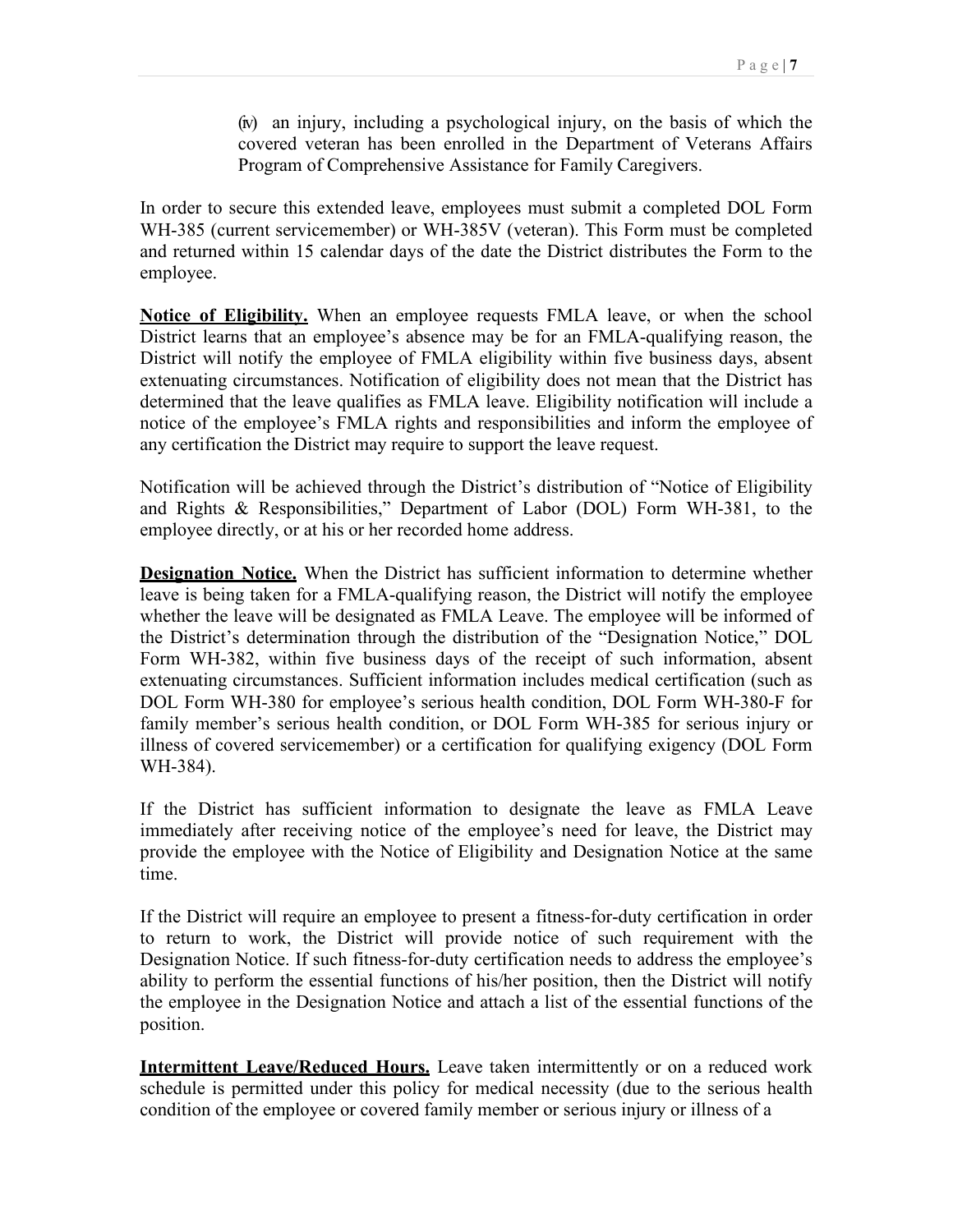covered servicemember) and due to a qualifying exigency. Intermittent leave is not available when leave is taken after the birth of a healthy child or placement of a healthy child for adoption or foster care.

 time in fifteen minute increments will be allowed to take intermittent FMLA leave in Employees on intermittent leave must be allowed to take leave in as small a block of time as is provided for under the District's timekeeping practices. Any employee group that takes leave in increments greater than one hour will be permitted to use intermittent FMLA leave in one hour increments. For example, an employee who is normally eligible to take sick time in increments of half-days will be permitted to use intermittent FMLA leave in one hour blocks. By contrast an employee who is normally eligible to take sick fifteen minute increments as well.

Unless a collective bargaining agreement or state or federal law require otherwise, the District may require an employee to transfer to a temporary alternative job for which the employee is qualified and which better accommodates the intermittent or reduced hours leave. The temporary position will have rank, pay and benefits equivalent to the employee's regular job.

 leave schedule, or leave near the end of an academic term apply to instructional teach and instruct students in a class, small group, or individual setting. The term Instructional Employees: Special rules affecting intermittent leave, leave on reduced employees. Instructional employees are those employees whose principal function is to includes not only teachers, but also athletic coaches, driving instructors, special education assistants and some teacher assistants and aides who are principally engaged in instruction.

Some instructional employees requesting intermittent leave or a reduced schedule leave may be required to choose between taking leave for the entire period of the intermittent leave and transferring temporarily to an alternative position for which the employee is qualified. This will occur in those situations where the leave is foreseeable based on planned medical treatment and the intermittent leave would involve the employee being absent for more than twenty percent (20%) of the working days during the period over which the leave extends. Instructional employees taking intermittent leave which constitutes *less* than twenty percent (20%) of the working days are not subject to transfer to an alternative position.

An instructional employee requesting leave near the end of an academic term may be required to remain on leave through the end of the term. Whether an instructional employee will be required to do so will depend on when the leave is requested and the number of weeks remaining in the term. Instructional employees requesting intermittent leave, reduced schedule leave, or leave near the end of an academic term and having questions regarding these restrictions should contact the Superintendent's Office.

Leave taken for a period that ends with the school year and begins the next semester is leave taken consecutively rather than intermittently. The period during the summer vacation when the employee would not have been required to report for duty is not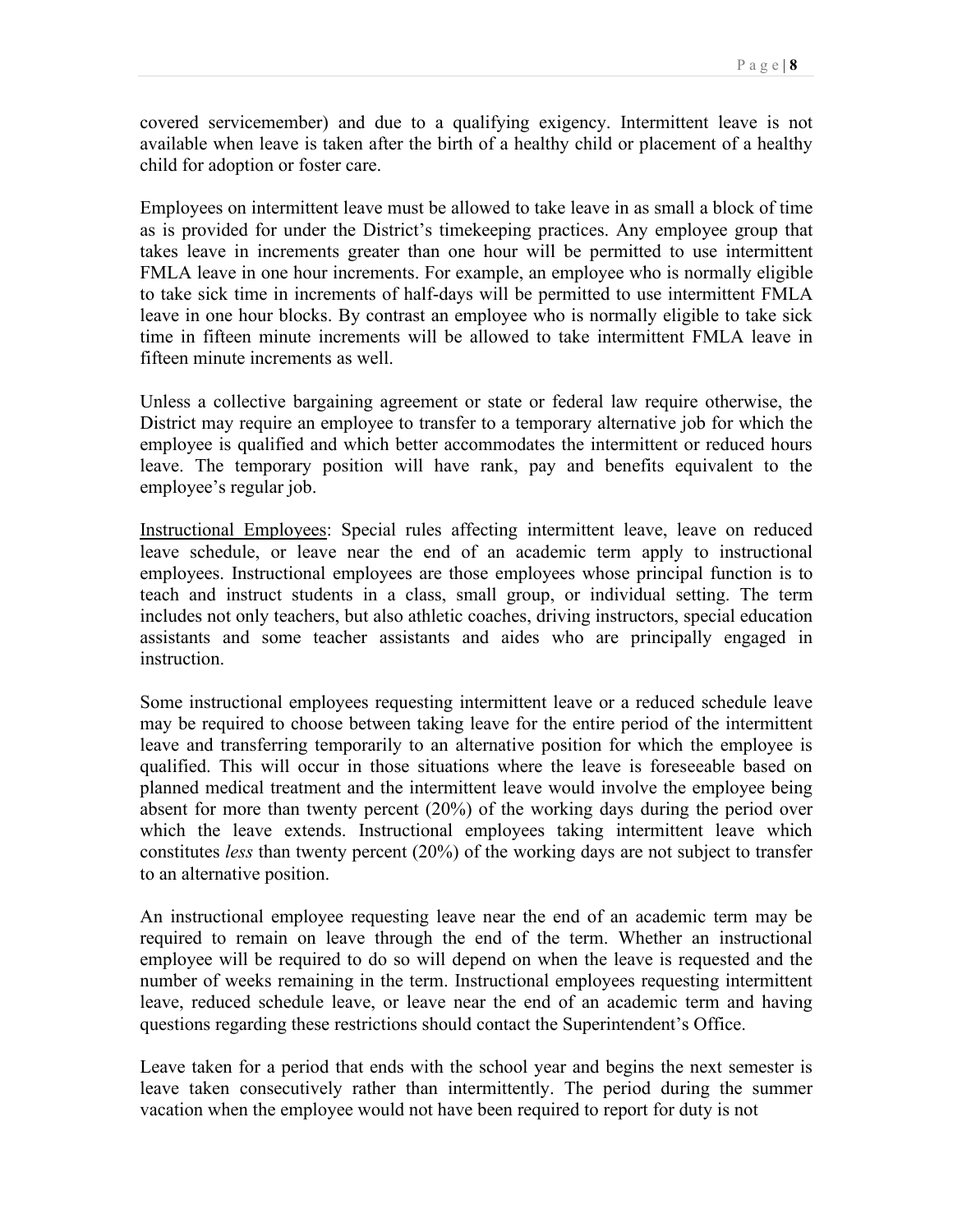counted against the employee's FMLA leave entitlement. An instructional employee working at the end of the school year. who is on FMLA leave at the end of the school year must be provided with any benefits over the summer vacation that employees would normally receive if they had been

FMLA regulations refer to "substituting" leave. This means the same thing as having the employee's FMLA Leave entitlement as set forth below: **Paid Leave Substituted for (Runs Concurrently with) FMLA Leave.** The federal two or more types of leave run concurrently. Earned-paid leave will be charged against

- rank or rating. • *Vacation* and *personal* leave will run concurrently when an employee cares for his or her child after the birth or placement for adoption or foster care; when an employee cares for his or her son, daughter or parent who has a serious health condition; when a qualifying exigency occurs arising out of the employee's spouse, child or parent's tour of active duty in support of a contingency operation; and/or when an employee cares for care for his or her spouse, child, parent or next of kin who is on, called or ordered to active duty in the Armed Forces but is medically unfit to perform the duties of the member's office, grade,
- case where a plan only provides replacement income for two-thirds of an • *Vacation, personal* and *sick* leave will run concurrently when a serious health condition makes an employee unable to do his or her job except when an employee is receiving workers' compensation or disability insurance benefits for a serious health condition. If it is the District's policy, practice, or obligation pursuant to a collective bargaining agreement to supplement worker's compensation or disability plan benefits with available paid leave (such as the employee's salary), then such paid leave will run concurrently.
- a serious health condition makes an employee unable to perform his or her job. • *Workers' Compensation and State Disability Benefits* will run concurrently when

In the event that no paid leave is available to an employee while he/she is on FMLA Leave, FMLA Leave will be unpaid. The District's policies, practices and collective bargaining agreements control whether an employee has accrued paid leave.

The employee will be notified that paid leave will run concurrently with, and counted against, FMLA leave in the Notice of Eligibility and Designation Notice.

**Advance Notice.** Except in the case of a qualifying exigency, a request for a FMLA Leave must be made at least thirty days before the date on which the leave will begin unless the need is not foreseeable. When planning or scheduling foreseeable medical treatment, the employee must consult with the District and make a reasonable effort to schedule the leave so as to meet the approval of his or her health care provider without unduly disrupting school operations. If the need for FMLA Leave is not foreseeable, the request must be made as early as practicable under the particular facts and circumstances. Failure to provide timely notice may delay the taking of foreseeable leave. The District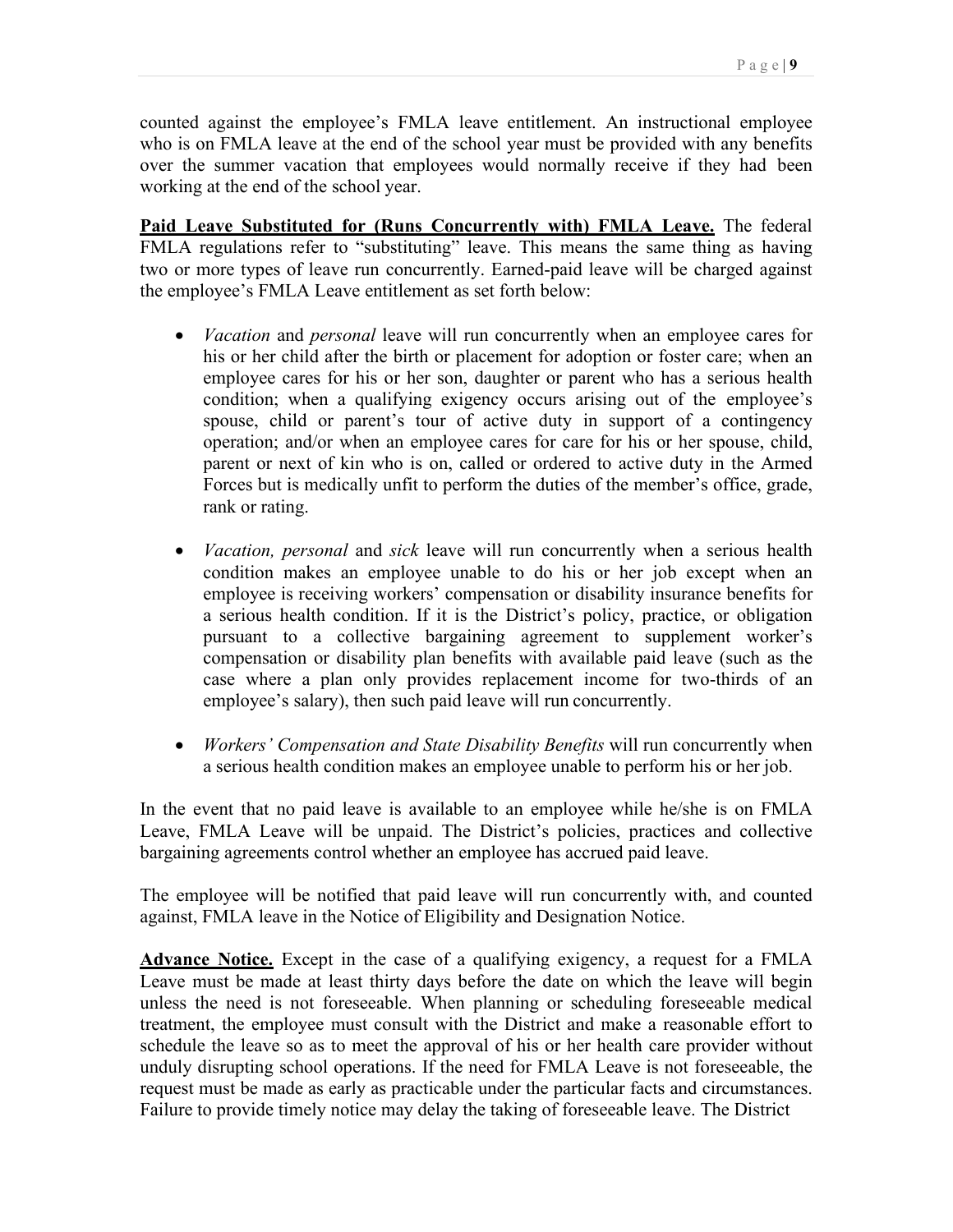may decide to waive such notice requirement and designate the leave as FMLA Leave if it would otherwise qualify.

 A request for FMLA Leave due to a qualifying exigency arising out of a spouse, child or this purpose. parent's military deployment, order to covered active duty, or impending call to active duty that is foreseeable must be made as far in advance as is reasonable and practicable. The District requires copies of the military service member's active duty and foreign deployment orders for qualifying exigency leaves. DOL Form WH-384 may be used for

 or an employee's own serious health condition or to care for a covered servicemember**,**  condition and the general nature of the treatment regimen. The employee should provide this purpose. **Medical Certification.** When an employee requests a leave based on a family member's he or she will be required to support the request with written certification from the treating health care provider. The medical certification must explain the reason for the leave, the approximate date the condition commenced, the probable duration of the the health care provider with either a DOL Form WH-380-E, for an employee's own condition, or a DOL Form WH-380-F, for an immediate family member's condition, for

 expense, depending on the particular circumstances of the individual case. When the leave is planned, the employee should provide the medical certification with the request, and if not with the request, before the leave begins. When the leave is not foreseeable, the employee must provide medical certification within 15 calendar days after the certification is requested, or as soon thereafter as reasonably possible. Delay in providing the certification could impact the start or continuation of leave, and failure to provide certification could result in the leave being treated as an unexcused absence. The District may require an employee to obtain a second or third opinion at the District's

The employee has an obligation to provide the District with a complete and sufficient medical certification. If the certification is incomplete or insufficient the District will inform the employee of the deficiency and describe what information is needed to make the certification complete. The employee will be granted seven calendar days to cure a deficiency.

The District may contact the health care provider for the purposes of clarifying or authenticating a certification. This action will only be taken after the initial seven day cure period and will only be taken if the employee has provided the district with a Health Insurance Portability and Accountability Act ("HIPAA") release (FMLA Policy Addendum A). If a certification deficiency is not cured within the seven day time period, and the District is unable to correct the deficiency through direct, HIPAA-authorized, health care provider contact, the District may deny FMLA and any related absence may be counted as unexcused. The employee bears the ultimate responsibility for providing the District with timely and complete certification. Under no circumstances may the employee's direct supervisor contact the health care provider for purposes of clarification.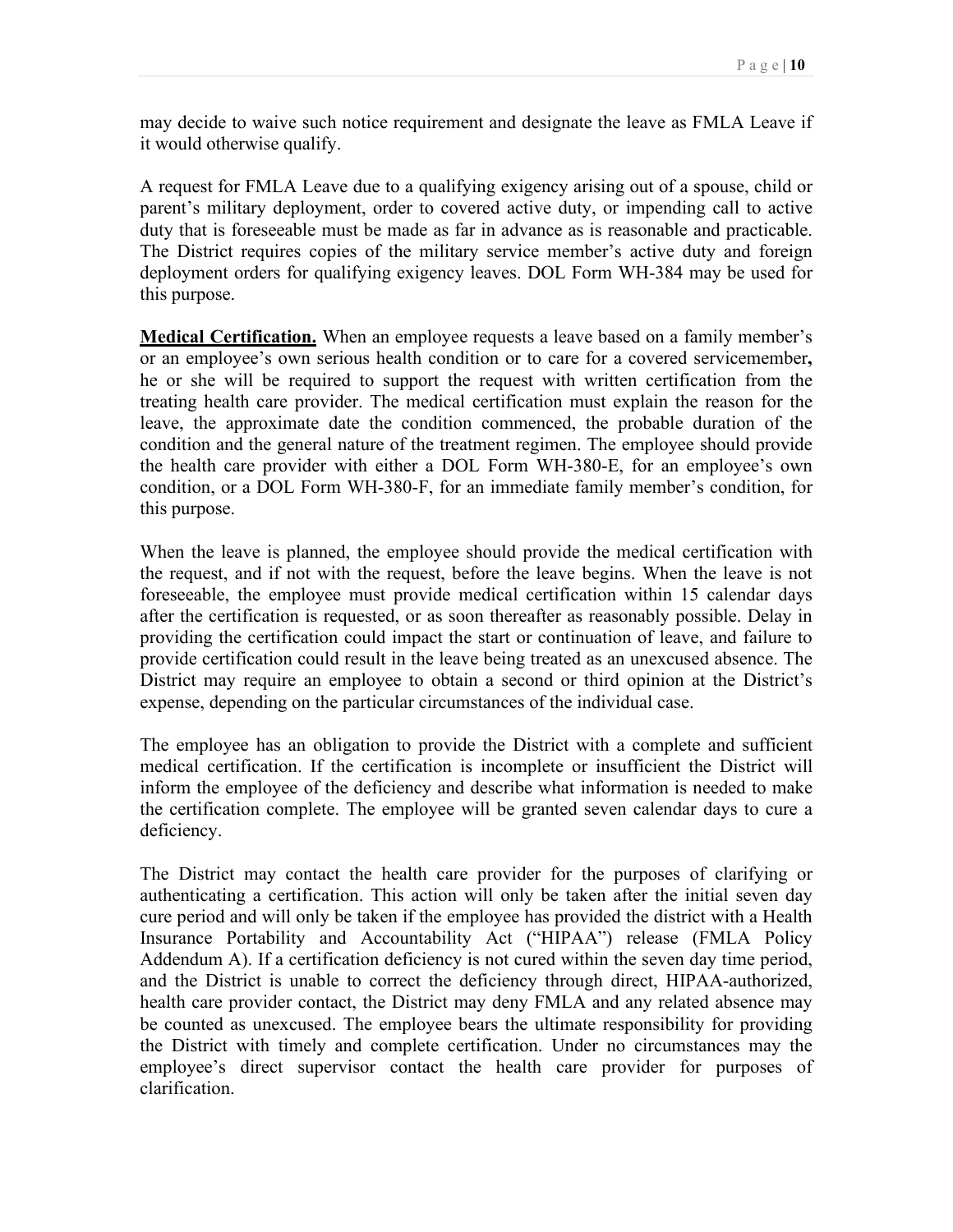**Other Medical Certification.** While an employee is out on leave, the District may require additional reports regarding the employee's status and intent to return to work, which may include re-certification(s) from a health care provider.

 If the FMLA Leave is unpaid, insurance payments must be paid in the manner the District designates. The District will notify the employee in writing of the terms and conditions by which these payments must be made. If an employee is able to return to work after the District for premiums the District paid to maintain his or her health coverage. **Health Insurance.** The District will continue health benefits during an employee's FMLA Leave as if the employee was continuously employed during the leave period. Employees making co-pay contributions to their health benefits must continue to do so, or coverage may be lost. If paid leave is substituted for FMLA Leave, any co-pay contributions will be paid by the method used prior to the leave (e.g., payroll deduction). the expiration of the leave but chooses not to, the employee will be required to reimburse

 begins will be available upon return from leave. **Other Benefits.** During FMLA leave, the employee shall not accrue any additional benefits unless otherwise provided for by contract or school policy. Employment benefits accrued by the employee up to the day on which the FMLA leave of absence

With respect to pension and retirement plans, FMLA leave will be treated as continued service for purposes of vesting and eligibility to participate.

 fitness-for-duty certification (medical clearance) before returning to work. This will **Return to Work.** The District may require an employee on FMLA Leave to report periodically on the employee's status and intent to return to work. An employee who took leave because of his or her own serious health condition may be required to provide a occur at the District's discretion, and factors considered will include, but not be limited to, the nature of the employee's health condition, the functions of the employee's position, the nature of the employee's initial medical certification(s) and evidence of abuse of leave entitlements.

An employee returning from FMLA Leave will be returned to the same position the employee held when the leave commenced or to an equivalent position with the same benefits, pay and similar terms and conditions of employment. Upon return from FMLA Leave, an employee will not be required to re-qualify for any benefits enjoyed before the leave. All benefits provided by the District prior to the leave shall resume in the same manner at the same levels subject only to changes that affect the entire workforce.

 period. An employee who is unable to return to work after exhausting his or her FMLA If the employee would not have been employed at the time he or she returned to work, then the District may deny reinstatement. For example, the District has no obligation to reinstate an employee who would have been laid-off during his or her FMLA leave Leave entitlement or who would not otherwise have been employed will be separated from employment, unless the District has granted an extension to the leave.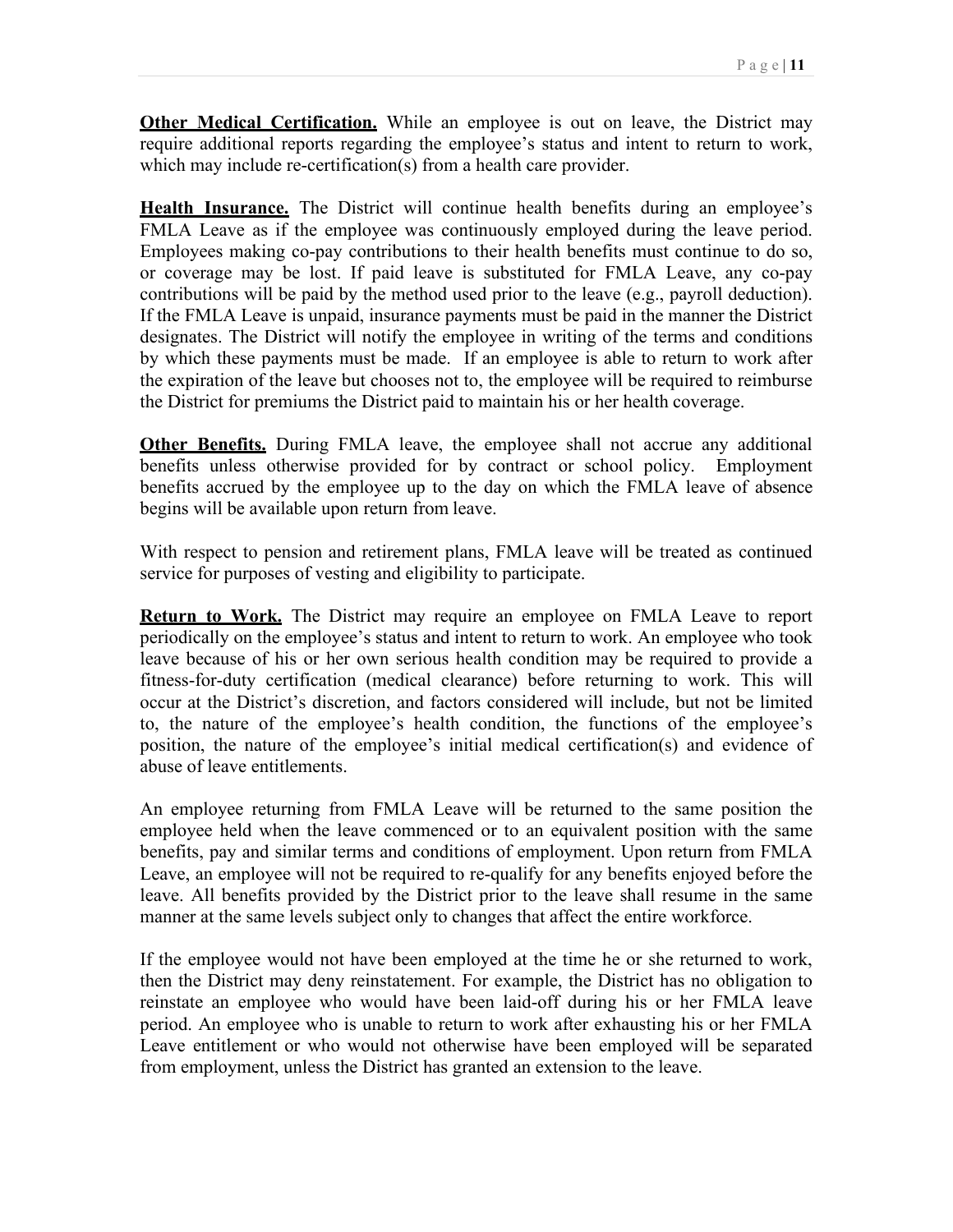**Key Employees.** Some higher-paid employees are considered "key employees". Such employees will be advised at the beginning of their FMLA leave that they are a key employee and, on that basis, may be denied restoration to their position if restoration would cause substantial and grievous economic injury to the District.

**Pregnancy-related Leave and Transfer.** Under state law, an employee is entitled to a reasonable leave of absence for disability resulting from pregnancy. An employee taking such leave must provide a medical certification from a health care provider in the same manner he or she would for FMLA leave.

policy, the two types of leave will run at the same time. When this happens, the leave available, the leave will be unpaid. Return to work FMLA entitlements apply. When an employee's disability also qualifies as a serious health condition under this will be counted against the employee's FMLA leave entitlement. While on pregnancyrelated disability leave, an employee will be eligible to receive the same disability benefits as an employee on a medical leave of absence. In the event no paid days are

If a pregnant employee reasonably believes that continued work in her current position could cause injury to herself or the fetus, she should give written notice to the Superintendent's Office. Upon receipt of such notice, the District will make a reasonable effort to transfer the pregnant employee to a suitable temporary position. The District's decision regarding the request for transfer may be appealed to the Connecticut Commission on Human Rights and Opportunities.

### **Employee Abuse of Policy**.

 policy may be subject to discipline, up to and including immediate discharge. Any employee who is found to have abused his or her leave entitlements under this

## **Posting and Record-Keeping.**

### Posting Requirements

- be used) • Notice explaining the Family and Medical Leave Act provisions and providing information concerning the procedures for filing complaints must be posted where employees can easily see it. (Department of Labor Form WHD Publication 1420 may
- as well. • If a significant number of employees speak a language other than English, a second FMLA notice, written in a language that employees can understand should be posted
- applicable employee handbooks.<sup>3</sup> (The text of DOL Form WHD Publication 1420) • Notice explaining employee FMLA rights and responsibilities must be included in

<sup>&</sup>lt;sup>3</sup> This does not include collective bargaining agreements.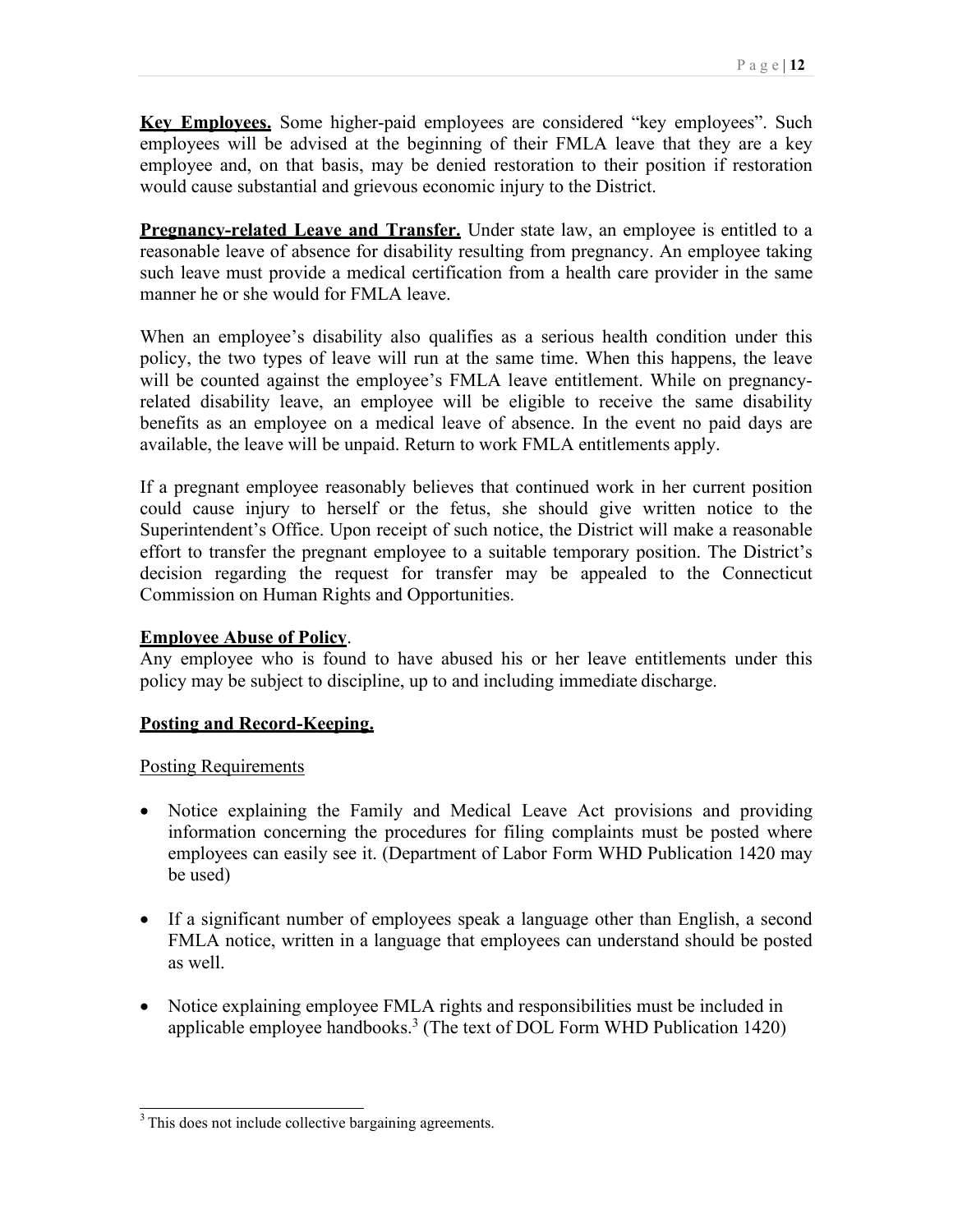• A copy of the notice explaining FMLA provisions will be given to each new employee upon hiring. (Department of Labor Form WHD Publication 1420 may be used)

### Record-keeping Requirements

- Must keep records in conformance with wage and hour law.
- Records must be kept for no less than three years.
- deductions from wages; and total compensation paid. • Name, address and occupation of the employee; rate or basis of pay and terms of compensation; daily and weekly hours worked per pay period; additions to or
- Dates FMLA leave is taken by employees must be recorded.
- If FMLA leave is taken in increments of less than one full day, the hours of the leave;
- • Any written notice of FMLA leave given by the employee, and copies of all notices given to employees as required by law and by this policy;
- regarding the taking of paid and unpaid leaves; • Any documents describing employee benefits or employer policies and practices
- Payment of any employee benefits premiums; and
- Records of any dispute regarding designation of leave as FMLA leave, including any written statements from the employer and/or the employee concerning the reasons for the designation and for the disagreement.

### Medical Records

Records and documents relating to medical certifications, re-certifications or medical histories of employees or employees' family members shall be maintained in the employees' separate medical files and treated as confidential medical records.

### Forms

This administrative regulation references the following forms developed by the U.S. Department of Labor:

- Act," WHD Publication 1420 • "Employee Rights and Responsibilities Under the Family and Medical Leave
- "Notice of Eligibility and Rights & Responsibilities" DOL Form WH-381
- "Designation Notice" DOL Form WH-382
- Condition" DOL Form WH-380-E • "Certification of Health Care Provider for Employee's Serious Health